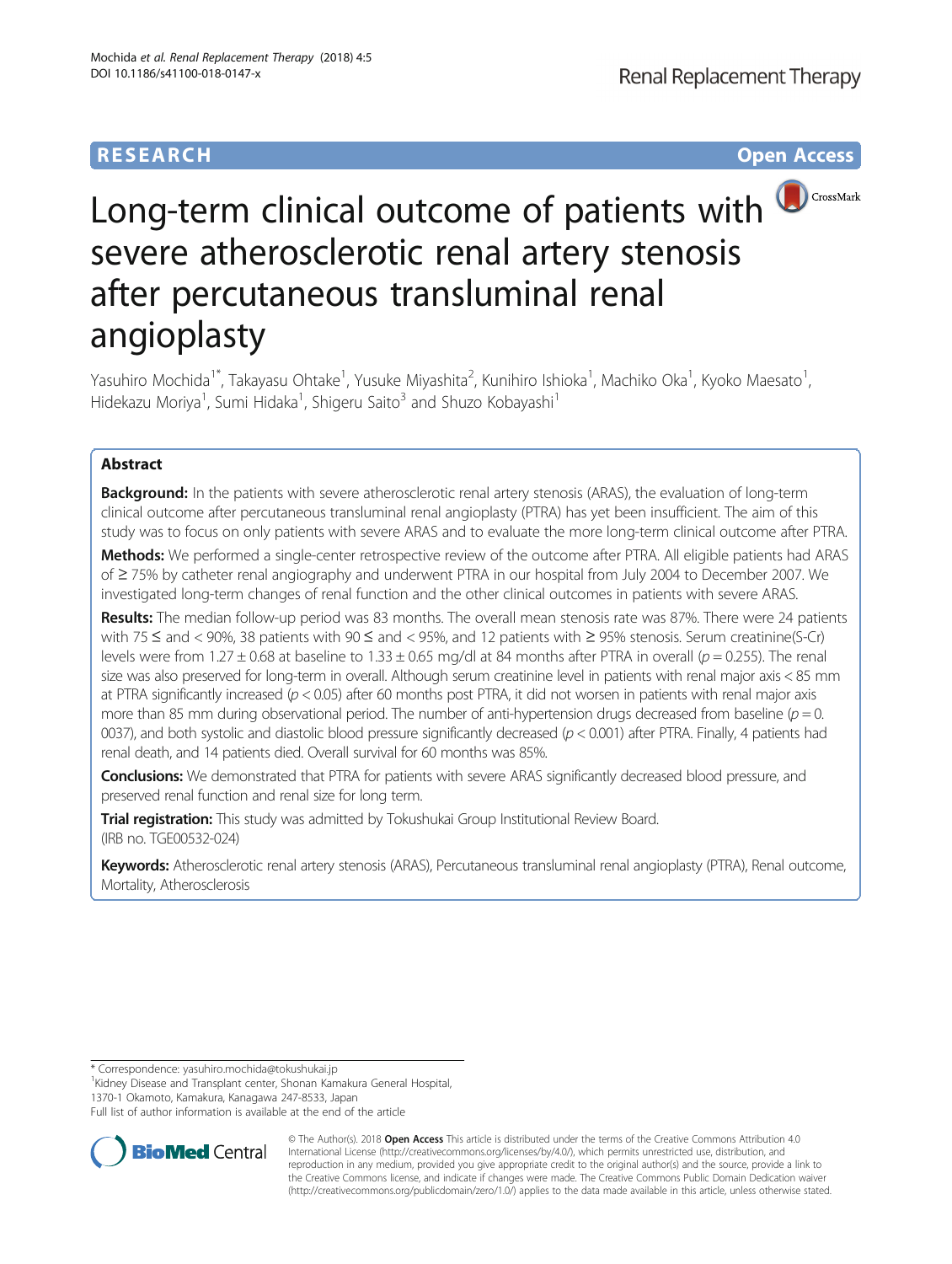## Background

Some studies [[1](#page-8-0)–[4](#page-8-0)] have shown that PTRA improves renal function in patients with renal artery stenosis. However, current treatment of atherosclerotic renal artery stenosis (ARAS) has shifted towards medical therapy. In patients with ARAS, PTRA was concluded to be not superior to medical therapy for preserving renal function and improving the renal death rate and cardiovascular event rate based on the results of two multicenter randomized intervention trials (The Angioplasty and Stenting for Renal Artery Lesions (ASTRAL) study [[5](#page-8-0)] and The Cardiovascular Outcomes in Renal Atherosclerotic Lesions (CORAL) study [\[6\]](#page-8-0)). However, almost 40% of the renal arteries treated by PTRA had only mild stenosis (< 70%) in the ASTRAL study. In addition, the severity of RAS in some patients was evaluated by only Doppler echo or MRA (no angiographic evaluation). Furthermore, only 10% of the patients were followed for 60 months in the CORAL study. The median periods and median stenosis rate were 33.6 months, 75% and 43 months, 67% in ASTRAL and CORAL study, respectively.

Considering such problems with the preceding multicenter randomized trials, it should not necessarily be concluded that PTRA is not superior to medical therapy for ARAS for long-term. In a recent prospective interventional study (Japan multi-central Renal Artery Stent study) [[7\]](#page-8-0), the renal outcome and blood pressure control were reported to be good in ARAS patients with severe stenosis who underwent PTRA. However, the observation period of this study was only 1 year.

Our study evaluated the long-term clinical outcome only in patients with severe ARAS who underwent PTRA. The aim of this study was to focus on only patients with severe ARAS and evaluate the more longterm clinical outcomes after PTRA.

## Methods

## Study design and patients

This was a single-center retrospective cohort study of patients who underwent PTRA (balloon dilation and stent placement) at Shonan Kamakura General Hospital from July 2004 to December 2007. Patients were followed up to the end of April 2015 and collected information about serum creatinine, renal death, heart failure, cardiac death, and all-cause death from the electronic medical records. This study was approved by local ethical committee (IRB no. TGE00532-024).

Patients with clinical findings such as uncontrolled refractory hypertension, renal dysfunction, and heart failure were screened by Doppler ultrasound and/or magnetic resonance imaging of the renal artery to detect ARAS. Patients with angina pectoris or myocardial infarction were also screened by using the same methods in consideration of the high prevalence of systemic atherosclerotic disease. At the time of coronary angiography, renal angiography was concomitantly done in patients who had been suspected to have ARAS. The diagnostic angiography and therapeutic catheter intervention were done separately. Quantitative computerassisted angiography (on-line quantitative coronary analysis system on Philips H5000: Philips Co., Ltd., Tokyo, Japan) was used to measure the degree of stenosis and was evaluated by two independent cardiologists to reduce mistake of evaluating the extent of renal stenosis. Based on the renal angiographic findings, PTRA was indicated for renal artery stenosis  $\geq$  75%. PALMAZ<sup>®</sup> stent and renal protect devices were used in all patients. In patients with bilateral ARAS with ≥ 75% stenosis, PTRA was done for both stenotic arteries, separately. Patients with technical failure (defined as > 25% residual stenosis on final angiography after intervention) and patients who were lost to follow-up within 12 months were excluded from analysis. This study included the patients who died or showed complications or renal death within 12 months after PTRA.

#### Data collection

Baseline demographic characteristics, serum creatinine, the major axis of the kidney on ultrasound or CT, the peak systolic velocity (PSV), end-diastolic velocity and resistive index (RI) on ultrasound, and the extent of RAS on catheter angiography before PTRA were recorded. In patients with bilateral RAS, stenosis grouping was performed on the basis of the more severe stenosis. Patients were reviewed at 3 and 6 months after PTRA and then every 12 months. Ambulatory blood pressure and serum creatinine were measured at every visit in all patients. Doppler echography was performed every 6 months after PTRA. Renal angiography was done in patients with high PSV of renal artery > 180 cm/s or the ratio of renal PSV to aortic PSV (the renal-aortic ratio; RAR, i.e., the ratio of the PSV in the renal artery to the PSV in the aorta) > 3.5.

## **Definitions**

Severe RAS was defined as the stenotic rate on catheter angiography more than 75%. Patients with severe stenosis (≥ 75% stenosis) was divided into three categories, i.e., lowgrade group (75  $\leq$  and  $\lt$  90% stenosis), intermediate-grade group (90  $\le$  and  $\lt$  95% stenosis), and high-grade group ( $\ge$ 95% stenosis). Technical success was defined as  $\leq$  25% residual RAS at final angiography, while all other outcomes were defined as technical failure. Restenosis was defined as recurrence of  $\geq$  75% luminal restenosis on renal angiography. Renal death was defined as an estimated glomerular filtration rate (eGFR) $\leq$  15 mL/min/1.73 m<sup>2</sup> or initiation of dialysis. Uncontrolled refractory hypertension was defined as uncontrolled hypertension (> 140/90 mmHg) even if patients have three kinds of anti-hypertension drugs.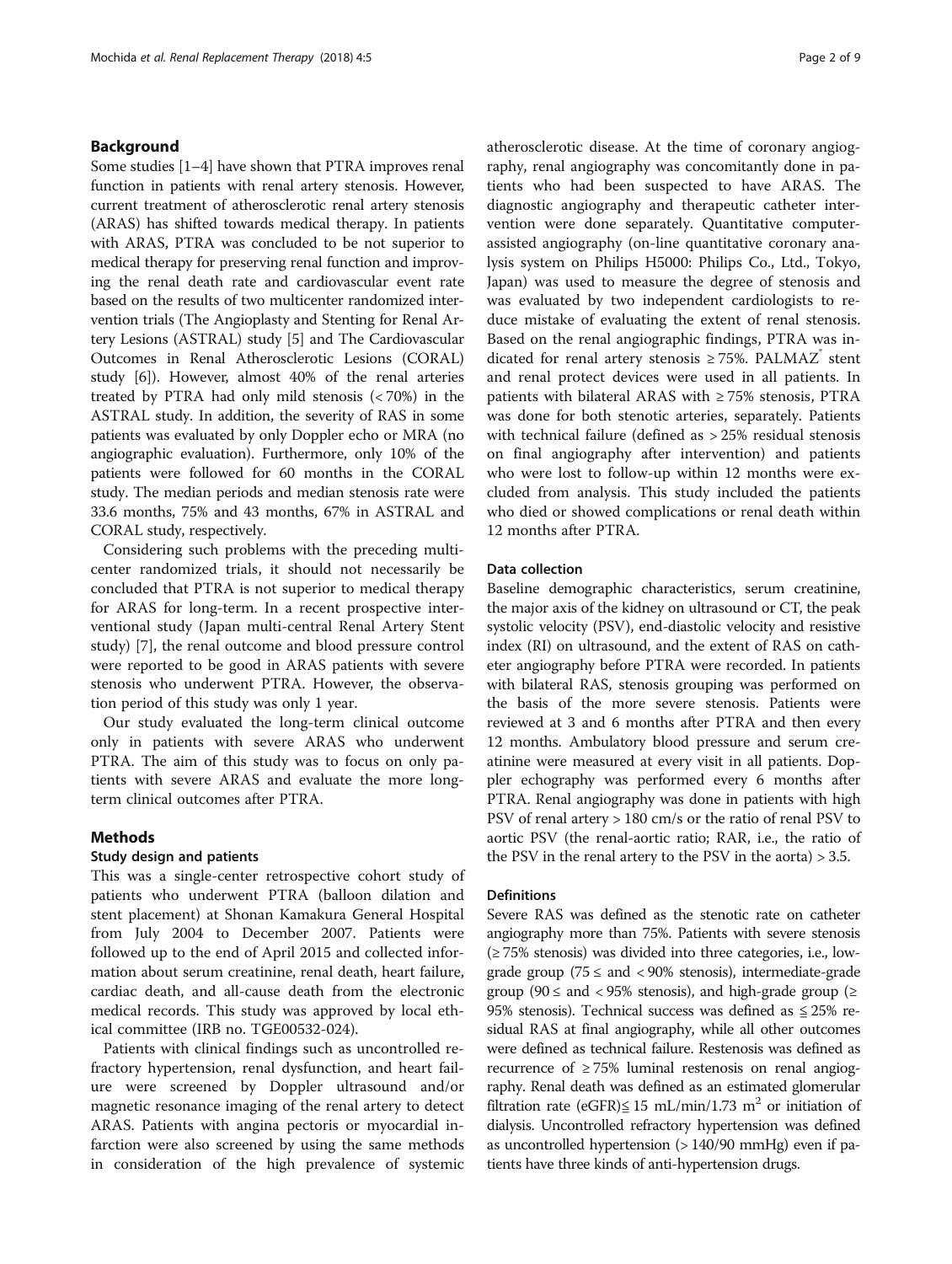## Study end-points

The primary end-point was the change of serum creatinine after PTRA. Serum creatinine was evaluated at every 12 months and was compared with the baseline value in each patient. Secondary end-points included the changes of renal major axis (renal size), blood pressure, left ventricular (LV) mass on echocardiography, and outcomes including renal death, heart failure, cardiovascular death, and all-cause mortality. Interventional complications and restenosis after PTRA were also assessed.

It remains unresolved which renal size is required to preserve renal function after PTRA from the standpoint of long-term renal outcome. Therefore, for assessing the influence of renal size on long-term renal outcome, renal size before PTRA was divided into three categories (85 mm<,  $85 \le$  < 100 mm, 100 mm $\le$ ) in this study.

## Statistical analysis

Results are expressed as the mean ± standard deviation (SD). Patient characteristics were compared using one-way analysis of variance (ANOVA). Continuous variables were compared using Wilcoxon signed-rank test or repeated ANOVA. After probability,  $p$  value was less than 0.05 by ANOVA, the Bonferroni test was used for post hoc analysis. Kaplan-Meier curves were constructed for all-cause mortality. P values < 0.05 were considered to indicate significance. All statistical analyses were done with IBM SPSS Statistics Software Ver.21 (SPSS Inc. Chicago, Il).

## Results

## Patients

Based on the indication criteria for PTRA, 80 ARAS patients underwent PTRA at Shonan Kamakura General Hospital during a period of 42 months between July 2004 and December 2007. Diagnosis of ARAS was made at the admission to evaluate atherosclerotic coronary or peripheral arterial stenosis in 60 patients (75%, 60/80 patients), renal dysfunction without proteinuria and/or hematuria in 14 patients (17.5%, 14/80), uncontrolled hypertension in 5 patients (6.3%, 5/80), and congestive heart failure in 1 patient (1.2%, 1/80). All these 80 patients underwent renal angiography for final diagnosis of ARAS. Six patients were excluded from analysis, because one patient had PTRA failure and five patients had a short follow-up period of  $< 12$  months. Finally, the remaining 74 patients were analyzed (Fig. 1). Three patients among them showed complications within 12 months.

## Demographic and other characteristics

The characteristics of the 74 patients are shown in Table [1](#page-3-0). Their mean age was  $72 \pm 7$  years. Among them, 75% (55/74 patients) had a history of smoking, 34% (25 patients) had diabetes mellitus, 92% (68 patients) had a history of ischemic heart disease, and 19% (14 patients) had a history of cerebrovascular disease. In addition, 55 patients (76%) had unilateral ARAS and 18 patients (24%) had bilateral ARAS. The median major renal axis was 94 mm, while the mean peak systolic velocity, end-diastolic velocity, and resistive index (RI) of the renal artery were  $254 \pm 99$  cm/s,  $65 \pm 9$  cm/s, and  $0.75 \pm 0.10$ , respectively.

There were 24 patients with  $75 \leq$  and  $\lt$  90% stenosis (low-grade group), 38 patients with  $90 \leq$  and  $< 95\%$  stenosis (intermediate-grade group), and 12 patients with  $\geq$ 95% stenosis (high-grade group). The overall mean stenosis rate was  $87 \pm 8.7$ %. The median observation period was 83 months (IQR 49,106).

## Primary end-point

## Serum creatinine

Serum creatinine levels were preserved over 84 months in overall and in each group with unilateral or bilateral

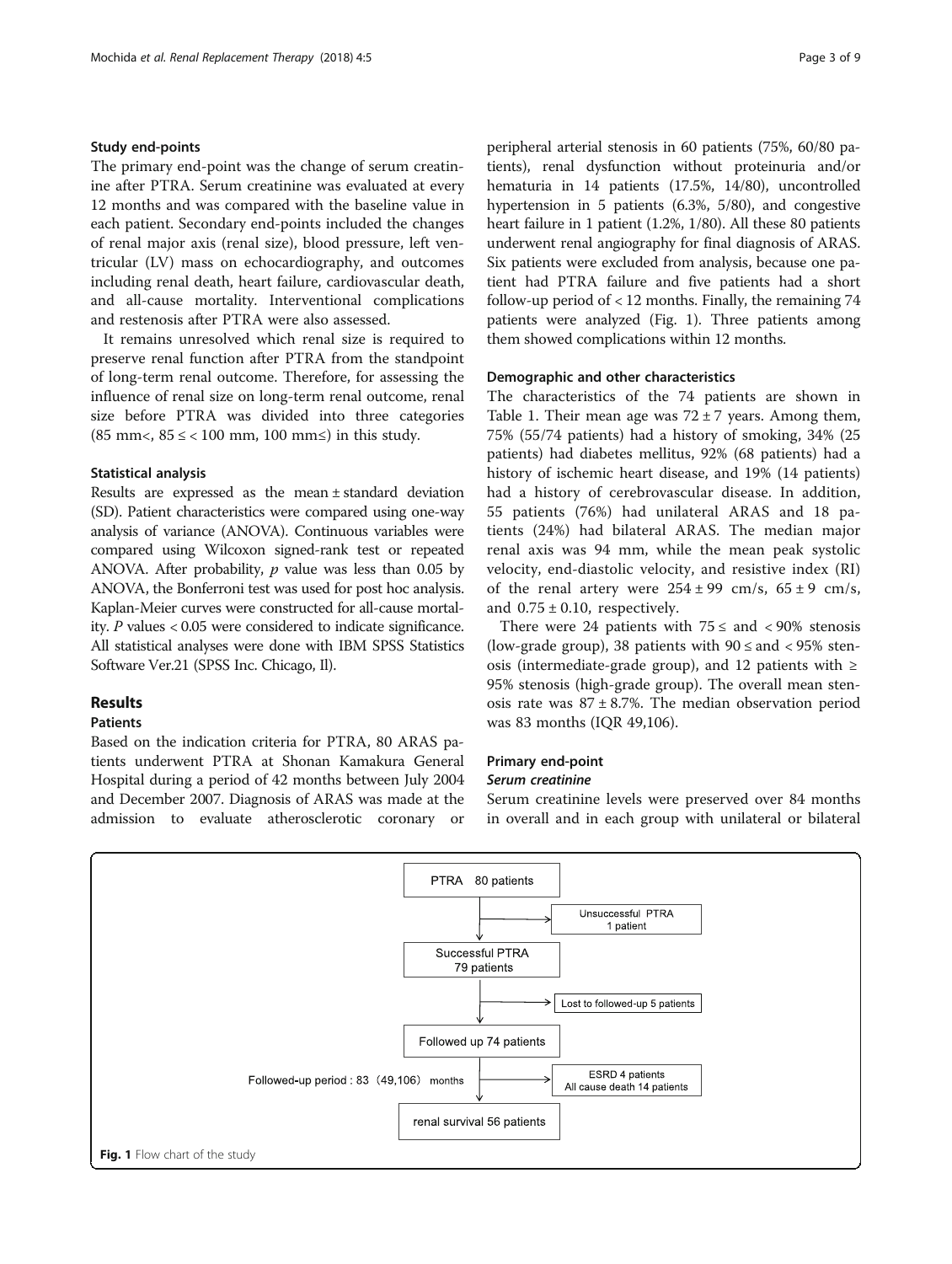## <span id="page-3-0"></span>Table 1 Baseline characteristics

|                                   | Stenosis grade             |                                          |                                                    |                               |                      |                   |              |            |            |            |      |
|-----------------------------------|----------------------------|------------------------------------------|----------------------------------------------------|-------------------------------|----------------------|-------------------|--------------|------------|------------|------------|------|
| <b>Baseline Characteristics</b>   | $\mathsf{All}$<br>$N = 74$ | Low<br>$75\leq, < 90\%$<br>$N = 24(33%)$ | Intermediate<br>$90 \leq, < 95\%$<br>$N = 38(51%)$ | High<br>95%≤<br>$N = 12(16%)$ | $p$ value            |                   |              |            |            |            |      |
|                                   |                            |                                          |                                                    |                               |                      | Stenosis rate (%) | $87 \pm 8.7$ |            |            |            |      |
|                                   |                            |                                          |                                                    |                               |                      | Age (year)        | $72 \pm 7$   | $72 \pm 5$ | $72 \pm 7$ | $72 \pm 8$ | 0.95 |
| Male (%)                          | 70                         | 75                                       | 68                                                 | 83                            | 0.59                 |                   |              |            |            |            |      |
| Smoking (%)                       | 75                         | 65                                       | 54                                                 | 67                            | 0.73                 |                   |              |            |            |            |      |
| Comorbidities (%)                 |                            |                                          |                                                    |                               |                      |                   |              |            |            |            |      |
| DM                                | 34                         | 29                                       | 32                                                 | 50                            | 0.43                 |                   |              |            |            |            |      |
| Hypertension                      | 100                        | 100                                      | 100                                                | 100                           |                      |                   |              |            |            |            |      |
| Hyperlipidemia                    | 61                         | 63                                       | 56                                                 | 75                            | 0.48                 |                   |              |            |            |            |      |
| <b>IHD</b>                        | 92                         | 92                                       | $97*$                                              | $75***$                       | $0.047^+$            |                   |              |            |            |            |      |
| <b>CVD</b>                        | 19                         | 17                                       | 16                                                 | 33                            | 0.38                 |                   |              |            |            |            |      |
| PAD                               | 36                         | 42                                       | 34                                                 | 33                            | 0.82                 |                   |              |            |            |            |      |
| Blood pressure                    |                            |                                          |                                                    |                               |                      |                   |              |            |            |            |      |
| Systolic (mmHg)                   | $147 \pm 22$               | $145 \pm 21$                             | $145 \pm 20$                                       | $160 \pm 27$                  | 0.10                 |                   |              |            |            |            |      |
| Diastolic (mmHg)                  | $79 \pm 12$                | $79 \pm 14$                              | $79 \pm 9$                                         | $84 \pm 17$                   | 0.45                 |                   |              |            |            |            |      |
| Laboratory data                   |                            |                                          |                                                    |                               |                      |                   |              |            |            |            |      |
| BUN (mg/dl)                       | $22.5 \pm 11.7$            | $19.2 \pm 7.9$                           | $21.6 \pm 11.8$                                    | $31.0 \pm 16.7$               | 0.07                 |                   |              |            |            |            |      |
| Creatinine (mg/dl)                | $1.27 \pm 0.68$            | $1.20 \pm 0.59*$                         | $1.10 \pm 0.35*$                                   | $1.95 \pm 1.14***$            | $0.0004+$            |                   |              |            |            |            |      |
| eGFR (mL/min/1.73 m2)             | $47.9 \pm 16.1$            | $49.3 \pm 15.0$                          | $51.1 \pm 14.5$                                    | $35.2 \pm 18.2$               | $0.0087^{\dagger}$   |                   |              |            |            |            |      |
| Albumin (g/dl)                    | $4.0 \pm 0.4$              | $4.0 \pm 0.4$                            | $4.1 \pm 0.4$                                      | $3.8 \pm 0.7$                 | 0.43                 |                   |              |            |            |            |      |
| LDL-Cho (mg/dl)                   | $99 \pm 27$                | $90 \pm 25*$                             | $98 \pm 23$                                        | $118 \pm 36***$               | $0.017^{+}$          |                   |              |            |            |            |      |
| U-TP (g/gcr)                      | $1.5 \pm 0.3$              | $0.29 \pm 0.74*$                         | $0.22 \pm 0.62*$                                   | $1.21 \pm 1.44***$            | $0.002^+$            |                   |              |            |            |            |      |
| Stenosis findings                 |                            |                                          |                                                    |                               |                      |                   |              |            |            |            |      |
| Lateral RAS (%)                   | 76                         | $87*$                                    | 76                                                 | $50***$                       | $0.047$ <sup>+</sup> |                   |              |            |            |            |      |
| Bilateral RAS (%)                 | 24                         | $13*$                                    | 24                                                 | $50***$                       |                      |                   |              |            |            |            |      |
| Renal size (cm)                   | $9.4 \pm 0.9$              | $9.5 \pm 0.8$                            | $9.2 \pm 1.0$                                      | $8.8 \pm 0.7$                 | 0.10                 |                   |              |            |            |            |      |
| PSV (cm/s)                        | $254 \pm 99$               | $233 \pm 54*$                            | $280 \pm 106*$                                     | $199 \pm 120***$              | 0.032 <sup>†</sup>   |                   |              |            |            |            |      |
| EDV (cm/s)                        | $65 \pm 9$                 | $57 \pm 11*$                             | $77 \pm 15*$                                       | $40 \pm 22***$                | $0.011^{+}$          |                   |              |            |            |            |      |
| Resistive index                   | $0.75 \pm 0.10$            | $0.75 \pm 0.09$                          | $0.73 \pm 0.08$                                    | $0.79 \pm 0.08$               | 0.14                 |                   |              |            |            |            |      |
| Medical therapy (%)               |                            |                                          |                                                    |                               |                      |                   |              |            |            |            |      |
| ARB                               | 45                         | 42                                       | 47                                                 | 33                            | 0.58                 |                   |              |            |            |            |      |
| ACEi                              | 27                         | 42                                       | 16                                                 | 33                            | 0.10                 |                   |              |            |            |            |      |
| Ca blocker                        | 65                         | 58                                       | 63                                                 | 83                            | 0.48                 |                   |              |            |            |            |      |
| $\beta$ or $\alpha/\beta$ blocker | 38                         | 46                                       | 32                                                 | 42                            | 0.76                 |                   |              |            |            |            |      |
| Statin                            | 58                         | 50                                       | 61                                                 | 67                            | 0.13                 |                   |              |            |            |            |      |
| Observational period              |                            |                                          |                                                    |                               |                      |                   |              |            |            |            |      |
| Median (IQR), months              | 83(49,106)                 | 89(51,114)                               | 76(48,105)                                         | 80(56,95)                     | 0.69                 |                   |              |            |            |            |      |

Data were expressed as mean ± SD or %

Expanded abbreviation; RAS renal artery stenosis, DM diabetes meliitus, IHD ischemic heart disease, CVD cerebral vascular disease, PAD peripheral arterial disease, eGFR estimated glomerular filtration rate, U-TP urine total protein, PSV peak systolic velocity, EDV end-diastolic velocity, ARB angiotensin type II receptor blocker, ACEi angiotensin converting enzyme inhibitor †

 $P$  value was less than 0.05 by one-way analysis of variance

P value between \*\* and \* was less than 0.05 with post-hoc the Bonferroni test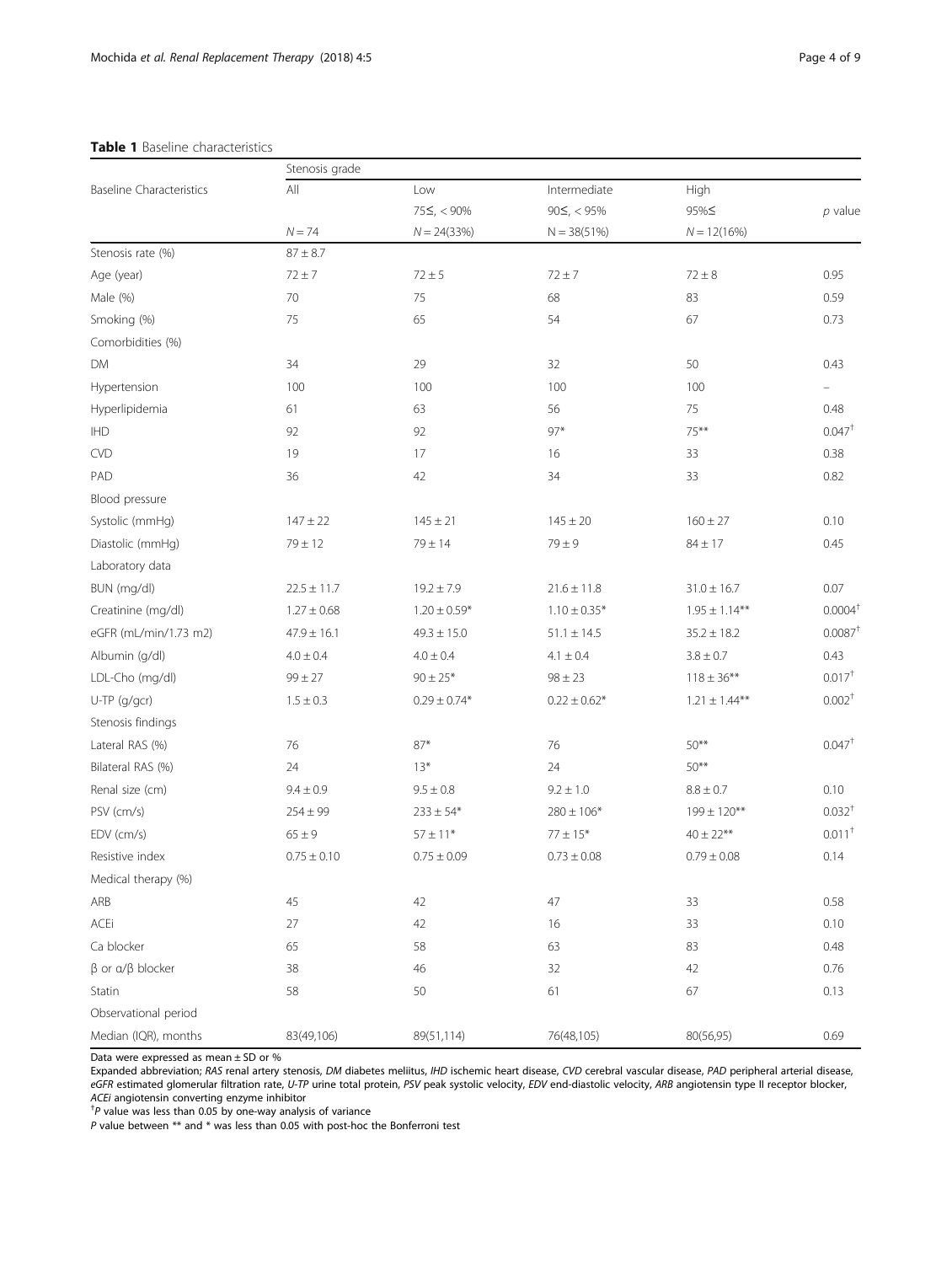ARAS (Fig. 2). Serum creatinine levels from baseline to the final hospital visit ranged from  $1.27 \pm 0.68$  to  $1.33 \pm 0.68$ 0.65 mg/dl in the overall,  $1.21 \pm 0.59$  to  $1.47 \pm 0.91$  mg/ dl in the low-grade group,  $1.10 \pm 0.34$  to  $1.89 \pm 1.84$  mg/ dl in the intermediate-grade group, and  $1.95 \pm 1.14$  to  $1.76 \pm 0.80$  mg/dl in the high-grade group. In patients with unilateral ARAS, serum creatinine changed 1.21 ± 0.63 to  $1.28 \pm 0.66$  mg/dl in the low-grade group,  $1.03 \pm 0.66$ 0.29 to  $1.16 \pm 0.91$  mg/dl in the intermediate-grade group, and  $2.43 \pm 1.44$  to  $1.64 \pm 0.64$  mg/dl in the high-grade group, while in patients with bilateral ARAS, serum creatinine changed  $1.20 \pm 0.32$  to  $1.12 \pm 0.41$  mg/dl in the low-grade group,  $1.34 \pm 0.45$  to  $1.52 \pm 0.31$  mg/dl in the intermediate-grade group, and  $1.46 \pm 0.47$  to 0.76 mg/dl in the high-grade group. In eight patients with a serum creatinine level > 1.2 mg/dl in the high-grade group, creatinine showed a significant decrease from  $2.45 \pm 1.07$  mg/dl to  $1.76 \pm 0.64$  mg/dl at 12 months after PTRA ( $p = 0.017$ ) and was maintained for 24 months after PTRA  $(1.74 \pm$ 0.53 mg/dl,  $p = 0.025$ ) (Additional file [1](#page-7-0): Figure S1).

## Secondary end-points

## Renal size (renal major axis)

Renal major axis was  $94 \pm 9$  mm at baseline,  $98 \pm 9$  mm after 36 months, and  $96 \pm 9$  mm after 60 months, respectively. Renal size was not significantly different between baseline and 60 months after PTRA  $(p = 0.133)$ .

The renal size significantly enlarged at 36 months after PTRA compared with baseline  $(p < 0.01)$  (Additional file [2](#page-7-0): Figure S2).

Next, we divided renal size into three categories and evaluated the influence of renal size at PTRA on longterm renal function. Three categories of renal size and the number of patients were 85 mm <  $(N = 11)$ , 85 ≤ < 100 mm ( $N = 38$ ), and 100 mm  $\leq (N = 14)$ . As a result, serum creatinine levels significantly increased ( $p < 0.05$ ) in patients with renal major axis < 85 mm after 60 months post PTRA. However, the levels of serum creatinine did not change throughout 84 months in the other groups (renal major axis with 85 mm or more) (Fig. [3](#page-5-0)).

## Blood pressure

At baseline, the mean systolic blood pressure was  $147 \pm$ 22 mmHg and the mean diastolic blood pressure was 79 ± 12 mmHg. Both systolic and diastolic blood pressure significantly decreased at 12 and 60 months after PTRA compared with baseline  $(p < 0.001)$ (Fig. [4](#page-5-0)). At 12 months after PTRA, the number of anti-hypertension drugs significantly decreased from baseline (from  $1.95 \pm 0.8$  to  $1.70 \pm 1.0$  drugs,  $p < 0.01$ ).

## Heart failure and LV mass

During the observation period, admission for heart failure was required in 17 patients (24%) and all of them

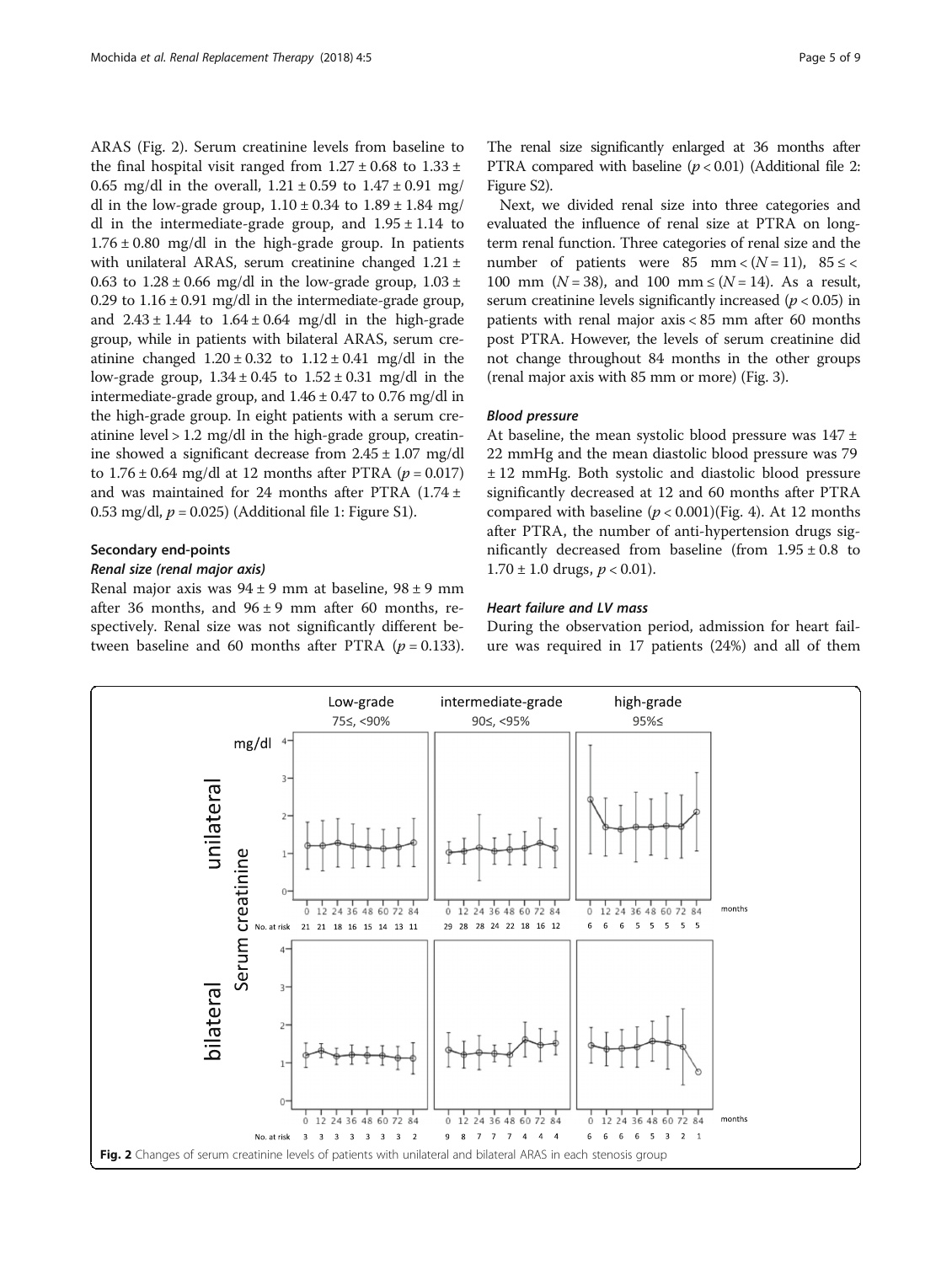<span id="page-5-0"></span>

were admitted to our hospital. Among the 74 patients, 60% showed regression of LV mass at 12 months after PTRA compared with baseline. However, there was no significant difference between mean baseline LV mass and that at 12 months after PTRA (baseline:  $172 \pm 43$  g, 12 months:  $168 \pm 53$  g,  $p = 0.90$ ). Changes of LV mass from baseline to 12 months after PTRA were significantly associated with the changes of both systolic and diastolic blood pressure from baseline to 12 months after PTRA (systolic;  $r = 0.403$ ,  $p = 0.002$ , diastolic;  $r =$ 0.284,  $p = 0.04$ ).

## Renal death (need renal replacement therapy)

During the observational period, renal death occurred in 5% (four patients). All patients with renal death initiated hemodialysis and survived until the end of the observation period. The cause of renal death was cholesterol crystal embolism (CCE) in two patients (for detail, see CCE in complications) and progressive renal failure due to ischemic nephropathy in two patients.

## All-cause mortality

At the end of observational period, all-cause mortality rate was 19% (14 patients). The cause of death was cardiovascular disease in 6 patients (43%), cancer in 5 patients (36%), infection in 2 patients (14%), and mesenteric artery infarction due to CCE in 1 patient (2%) (Table [2\)](#page-6-0). Overall survival rate for 60 months was 85%.

## Complications

## $CCF$

CCE occurred in 4 out of 74 patients (5.4%) (Table [2](#page-6-0)), with renal CCE (2 patients) and mesenteric necrosis (1

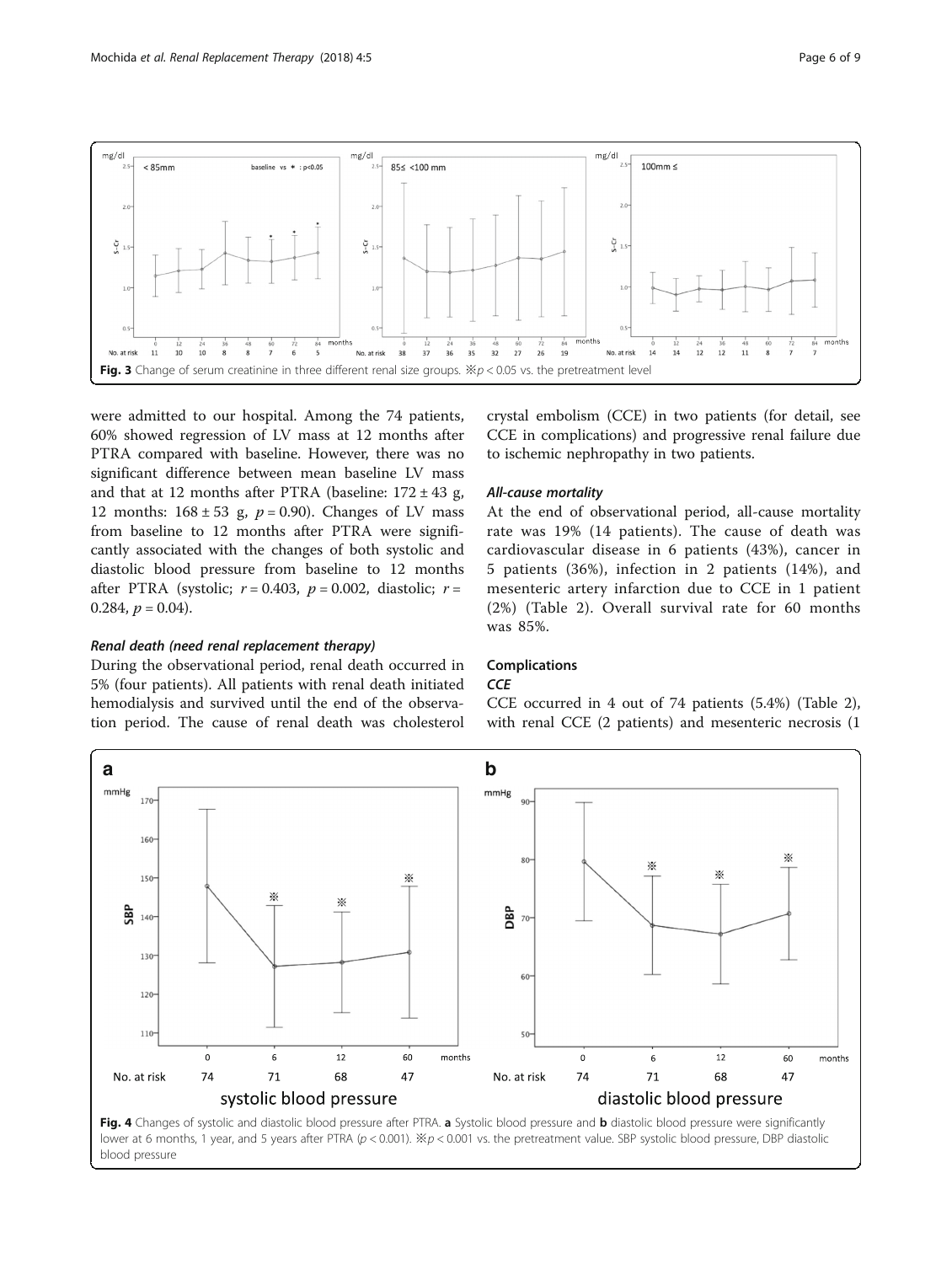<span id="page-6-0"></span>Table 2 Complications and mortality

| Observation period, median(IQR) | 83(49,106) months |  |
|---------------------------------|-------------------|--|
| Renal death, n(%)               | 4(5)              |  |
| Heart failure, n(%)             | 17(24)            |  |
| CCE, $n\%$                      | 4(5.4)            |  |
| Re-PTRA, $n$ (%)                | 10(14)            |  |
| Mortality, n(%)                 | 14(19)            |  |
| Cardiac                         | 6/14(43)          |  |
| Cancer                          | 5/14(36)          |  |
| Infection                       | 2/14(14)          |  |
| Mesenteric infarction           | 1/14(7)           |  |

CCE cholesterol crystal embolism

PTRA percutaneous transluminal renal angioplasty

patient) after initial PTRA. In addition, cutaneous CCE occurred in 1 patient after second PTRA. Three patients out of four with CCE had 90% renal stenosis, and one patient had 99% renal stenosis. Although they were treated with steroid therapy, two out of four patients had renal death and initiated hemodialysis. The one of two had renal death at 4 months (S-Cr; 2.14 mg/dl ⇒ 7.4 mg/dl), and the other had renal death at 1 month (S-Cr;1.65 mg/dl  $\Rightarrow$  7.97 mg/dl) after PTRA, respectively. One patient among resting two patients with CCE died of mesenteric artery necrosis at 3 months after PTRA. Fourth patient did not have renal death at 108 months  $(S-Cr; 1.06 \text{ mg}/dl \Rightarrow 1.73 \text{ mg}/dl)$ .

#### Re-stenosis

All patients who underwent re-renal angiography showed significant restenosis and underwent re-PTRA. As the results, 10 patients (14%) underwent re-PTRA. Two patients had experienced PTRA more than twice. The period from first PTRA to re-PTRA was 31 months in median.

## **Discussion**

Our interventional cohort study demonstrated that PTRA had decreased blood pressure and preserved renal function in patients with severe ARAS for long-term. Thus, PTRA might be beneficial for both the renal and vital prognosis of severe ARAS patients if we carefully consider the indications. We should be clear about the purpose of PTRA in ARAS patients (i.e., for renoprotective, cardio-protective, and/or improved survival).

The ASTRAL [\[5](#page-8-0)] and CORAL [\[6](#page-8-0)] studies included many patients with mild ARAS ( $\leq$  75% stenosis) among the subjects undergoing PTRA. In such patients' groups, both studies showed that PTRA was not superior to medical therapy with regard to preserving renal function and improving patient survival. However, we thought that these studies might not truly reflect the long-term effectiveness of PTRA for more severe ARAS patients. Therefore, we focused on ARAS patients with  $\geq 75\%$ stenosis  $(84 \pm 8.7%)$  and followed them for the longer period (median 83 months) than the previous RCTs (median follow-up period in ASTRAL and CORAL was 33.6 and 43 months).

Regarding the natural course of ARAS, it has been reported as progressive disease. In ARAS patients with > 60% stenosis, the major renal axis will decrease by > 1 cm after 1 year in 20% of total patients [\[8](#page-8-0)]. It has also been reported that 40% of renal arteries > 75% stenosis undergo occlusion within 12 months [\[9](#page-8-0)]. Even if the treatment is given with an angiotensin type 1 receptor blocker (ARB) or angiotensin-converting enzyme inhibitor (ACEi), ARAS itself has been reported to be progressive [[10](#page-8-0)] and lead to renal atrophy [[11](#page-8-0)] and end-stage renal disease (ESRD). Van et al. reported that the prevalence of ARAS at initiating hemodialysis is not infrequent, and ARAS is an important cause of ESRD [\[12](#page-8-0)]. However, in our study, the serum creatinine levels and renal size were preserved for long-term after PTRA. Therefore, we thought PTRA might protect the progression of ischemic kidney and decrease renal death in severe ARAS patients.

We should not only focus on the severity of ARAS but also the viability of the kidney itself. The median length of the major axis of treated kidneys was 94 mm in our study, and renal atrophy (major axis < 85 mm) was only noted in 17% (16 out of 92 kidneys). Serum creatinine levels in patients with renal major axis < 85 mm at PTRA significantly increased after 60 months post PTRA. However, the levels of serum creatinine in patients with renal major axis 85 mm or more at PTRA did not change after PTRA up to 84 months. From the viewpoint of renal protection, severe ARAS with sufficient residual kidney function and length seems to be the most appropriate indication for PTRA. Bilateral severe ARAS might be another appropriate indication for actively performing PTRA. Initiation of ACEi or ARB therapy in such patients could decrease systemic blood pressure and exacerbate ischemia of both kidneys which might even trigger the onset of flush pulmonary edema (cardio-renal syndrome type 3) [[13\]](#page-8-0). It seems to be very important to detect ARAS before irreversible severe kidney damage occurs due to renal ischemia.

PSV and RI might be expected to increase along with the severity of RAS. However, our data showed no difference in RI among low, intermediate, and high-grade groups. PSV and EDV in high-grade group were significantly lower than those in other groups. It might be the reason why RI did not differ between groups in our study. Blood flow accelerates by passing through stenotic lumen. However, our result indicated that blood flow decreases in cases of high-grade group or nearly occluding RAS. Therefore, we might be careful not to use sole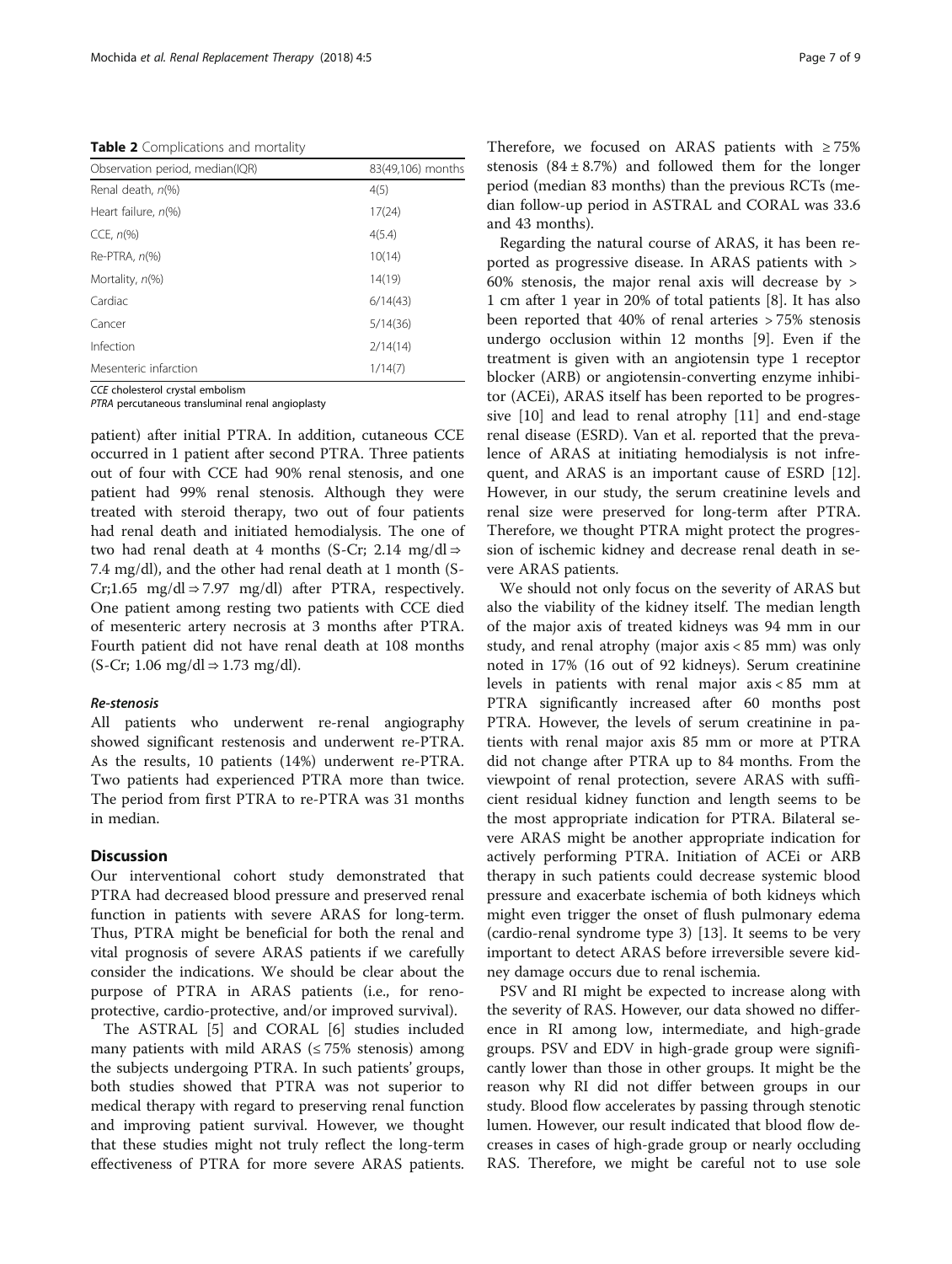<span id="page-7-0"></span>Doppler echography as final diagnostic tool for RAS. Sole Doppler echography to evaluate PSV, EDV, and RI has a risk for missing true very severe RAS. Doppler echography is a functional test that evaluates accelerating blood flow. When we suspect RAS, an imaging test other than Doppler echography to prove stenosis morphologically might be necessary.

PTRA could control resistive hypertension with preserving renal function. Both the systolic and diastolic blood pressure in our study were obviously lower, and a number of anti-hypertension drugs decreased from baseline after PTRA. Among our subjects, 64% of patients with unilateral stenosis and 72% of patients with bilateral stenosis had been ingested ARB or ACEi before PTRA. However, blood pressure further decreased even in these patients after PTRA and serum creatinine levels decreased at 1 and 2 years after PTRA in > 95% stenotic group. In this group, renal ischemia might be further promoted by taking RAS blocker, therefore both renal ischemia and renal function might be improved by PTRA. Previous randomized studies [\[5](#page-8-0), [6\]](#page-8-0) have demonstrated a decrease of blood pressure by additional medications. However, renal function did not worsen. In the randomized study, blood pressure might not be fully controlled by first medications. As a result, RAS blocker might not have caused further renal ischemia.

Regarding the cardiac prognosis, the prevalence of congestive heart failure in this study was very high (24%) at 129 months compared with the ASTRAL and CORAL studies. This may be due to very high baseline frequency of ischemic heart disease (92%). Besides the cardiac prognosis, we evaluated LV mass at baseline and 12 months after PTRA. We found regression of LV mass in 60% of the patients, although it was not statistically significant. Improved renal blood flow after PTRA might have decreased stimulation of the renin-angiotensin axis, and thus might have ameliorated cardiac hypertrophy. In fact, the admission rate for congestive heart failure was very low in PTRA group and recurrent heart failure was decreased compared with the medical groups in previous studies [\[14](#page-8-0)–[16\]](#page-8-0).

The all-cause mortality rate was 19% at 83 months after PTRA, and the overall survival rate was 85% at 60 months. It is well known that deterioration of renal function results in decreased phosphate excretion. Hyperphosphatemia is an important arteriosclerotic risk factor for cardiac events and cardiac death [[17](#page-8-0)–[19\]](#page-8-0). Furthermore, ischemic and hypoxic kidney was recently reported to associate with systemic inflammations (neutrophil gelatinase-associated lipocalin (NGAL) and monocyte chemoattractant protein-1 (MCP-1)) [\[20](#page-8-0)]. Herrmann et al. showed that cortical hypoxia improve after PTRA. Wan et al. documented that the serum NGAL and MCP-1 decrease after PTRA [[21](#page-8-0)]. In light of

these points, PTRA might indirectly decrease mortality via decreasing the risk of worsening renal function, i.e., hyperphosphatemia, cortical hypoxia, and systemic inflammations, by improving direct renal blood flow.

There were several limitations in this study. First, it was a single-center retrospective cohort study that included a relatively small number of patients. Second, this study did not have a control group with  $\geq 75\%$  stenosis who did not undergo PTRA. Because the patient characteristics were different, it was not able to compare our results with those of ASTRAL and CORAL study. Further studies are necessary to confirm the true long-term effectiveness of PTRA in patients with severe ARAS.

## Conclusion

We demonstrated that PTRA significantly decreased blood pressure and preserved renal function for long period in patients with severe ARAS. PTRA might be a useful treatment option for the patients with severe RAS, when we strictly consider the indication of PTRA.

## Additional files

[Additional file 1: Figure S1.](dx.doi.org/10.1186/s41100-018-0147-x) Changes of serum creatinine levels in patients with a baseline creatinine level > 1.2 mg/dl. Serum creatinine levels of patients with ≥ 95% stenosis were significantly improved at 1 and 2 years after PTRA ( $p = 0.017$ , 0.025). In patients with 75  $\le$  and  $<$  95% stenosis, serum creatinine did not worsen over 84 months. NS; not significant.  $\divideontimes p$  < 0.05 vs. the pretreatment level. (PPTX 74 kb)

[Additional file 2: Figure S2.](dx.doi.org/10.1186/s41100-018-0147-x) Changes of renal major axis (renal size)  $\divideontimes p$  < 0.01 vs. the pretreatment value. (PPTX 60 kb)

#### Abbreviations

ACEi: Angiotensin-converting enzyme inhibitor; ANOVA: Analysis of variance; ARAS: Atherosclerotic renal artery stenosis; ARB: Angiotensin type 1 receptor blocker; ASTRAL: The Angioplasty and Stenting for Renal Artery Lesions; CCE: Cholesterol crystal embolism; CORAL: The Cardiovascular Outcomes in Renal Atherosclerotic Lesions; CT: Computed tomography; eGFR: Estimated glomerular filtration rate; ESRD: End-stage renal disease; IRB: Institutional Review Board; J-RAS: Japan multi-central Renal Artery Stent study; LV: Left ventricular; MRA: Magnetic resonance angiography; PSV: Peak systolic velocity; PTRA: Percutaneous transluminal renal angioplasty; RAR: Renal-aortic ratio; RAS: Renal artery stenosis; RCT: Randomized controlled trial; RI: Resistive index; RRT: Renal replacement therapy; SD: Standard deviation

#### Acknowledgements

The author is grateful to our clinical research teams.

#### Funding

There was no funding.

#### Availability of data and materials

The datasets analyzed during the present study are available from the corresponding author on reasonable request.

#### Authors' contributions

Mochida Y was involved in the study design, study procedure implementation, data collection, and article writing of the manuscript. All other authors contributed to the study design, data analysis, and article writing of the manuscript. They read and approved the final manuscript.